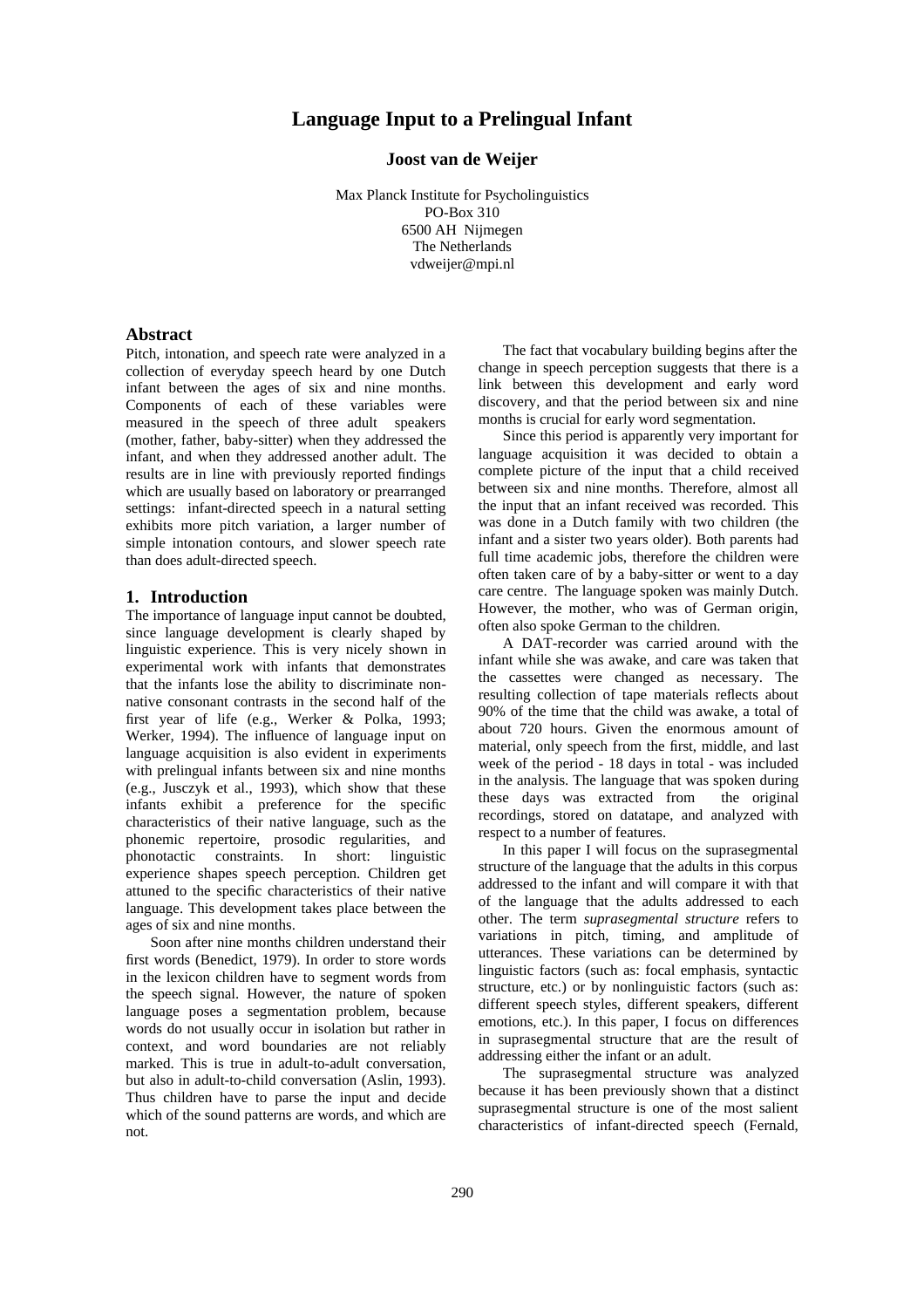1989). Moreover, it has been shown that infants prefer to listen to speech in this speech style rather than to normal speech (Fernald & Kuhl, 1987). The variables that were measured are *pitch* (average pitch, pitch variation, pitch range), *intonation*, and *speech rate*.

### **2. Method**

For this study utterances were selected from the three main adult speakers in the corpus: the mother, the father, and the baby-sitter. The choice of material was restricted because of the presence of frequent background noise, or overlap with other speakers. In general it was easier to select utterances to the infant than utterances to an adult. In the selection I aimed to choose utterances that were spread over the days, that had various lengths, and various conversational functions (e.g., questions, declaratives, discourse markers, etc.). An utterance was defined as a string that was a complete sentence, or a phrase that was delimited by a pause or an intonational bending indicating that this phrase was an utterance on its own.

All the material was digitized with a sample frequency of 16 kHz., and was processed with a speech editor. The beginning and end of each utterance was marked with the speech editor on the basis of visual inspection of the wave form in combination with auditory judgement. Pauses within utterances were also marked, and the duration of the pauses was subtracted from the total utterance duration. Furthermore, intonation contours were created for each utterance with the pitch extraction programme of the speech editor. Contours were excluded from the analysis when large parts were missing, or when incidental outliers fell outside the range of the rest of the contour, and could not be removed or corrected. Finally, the content of the utterances was transcribed orthographically.

For every utterance the following variables were determined:

- average pitch (Hz)
- standard deviation pitch (Hz)
- pitch range (Hz)
- pitch range (semitones)
- type of intonation contour
- utterance length (syllables)
- utterance duration (seconds)
- speech rate (syllables/sec.)

The intonation contours were classified according to their shape and their expansion of the frequency range (see: Fernald & Simon, 1984). The following types are distinguished: *bell-shaped*, *U-shaped*, *rising*, *falling*, *flat*, *complex* (multi-directional). These six contours have a simple shape or a wide frequency range (larger than six semitones per second) and are called *expanded* contours. If the contour did not meet these criteria, it was classified as *other*.

## **3. Results and Discussion**

Table 1 presents the number of utterances that were selected from each speaker:

**Table 1**: Numbers of selected utterances.

|             | to infant | to adult |
|-------------|-----------|----------|
| mother      | 734       | 874      |
| father      | 574       | 1113     |
| baby-sitter | 575       | 506      |
| total       | 1883      | 2493     |

The numbers vary because the amount of material available from each speaker varied, and because not all the material from each speaker could be used equally well (e.g., a relatively large number of utterances produced by the father could not be used for the pitch analysis). For the measurement of pitch and intonation 1304 utterances (29.8%) were not used because the intonation contours were not reliable. The reason why a relatively large number of utterances had to be discarded was that these recordings were not made under ideal conditions. The microphone was always close to the infant but the speakers moved freely through the room. This often resulted in a low signal-to-noise ratio, especially in the adult-directed speech. The infantdirected speech which was usually produced close to the microphone was less affected. The results of the pitch measurements are presented in table 2.

|                   | mother        | father        | baby-sitter   |
|-------------------|---------------|---------------|---------------|
| average $(Hz)$    | $279 - 233$   | $157 - 130$   | $303 - 225$   |
| minimum (Hz)      | $228 - 196$   | $126 - 111$   | $234 - 180$   |
| maximum (Hz)      | $349 - 291$   | $190 - 157$   | $386 - 276$   |
| range (semitones) | $7.22 - 6.64$ | $7.14 - 5.80$ | $8.89 - 7.27$ |
| stand.dev. (Hz)   | $36 - 25$     | $19 - 13$     | $47 - 28$     |

| <b>Table 2:</b> Pitch measurements for infant-directed speech (first values) and adult-directed speech. |  |
|---------------------------------------------------------------------------------------------------------|--|
|---------------------------------------------------------------------------------------------------------|--|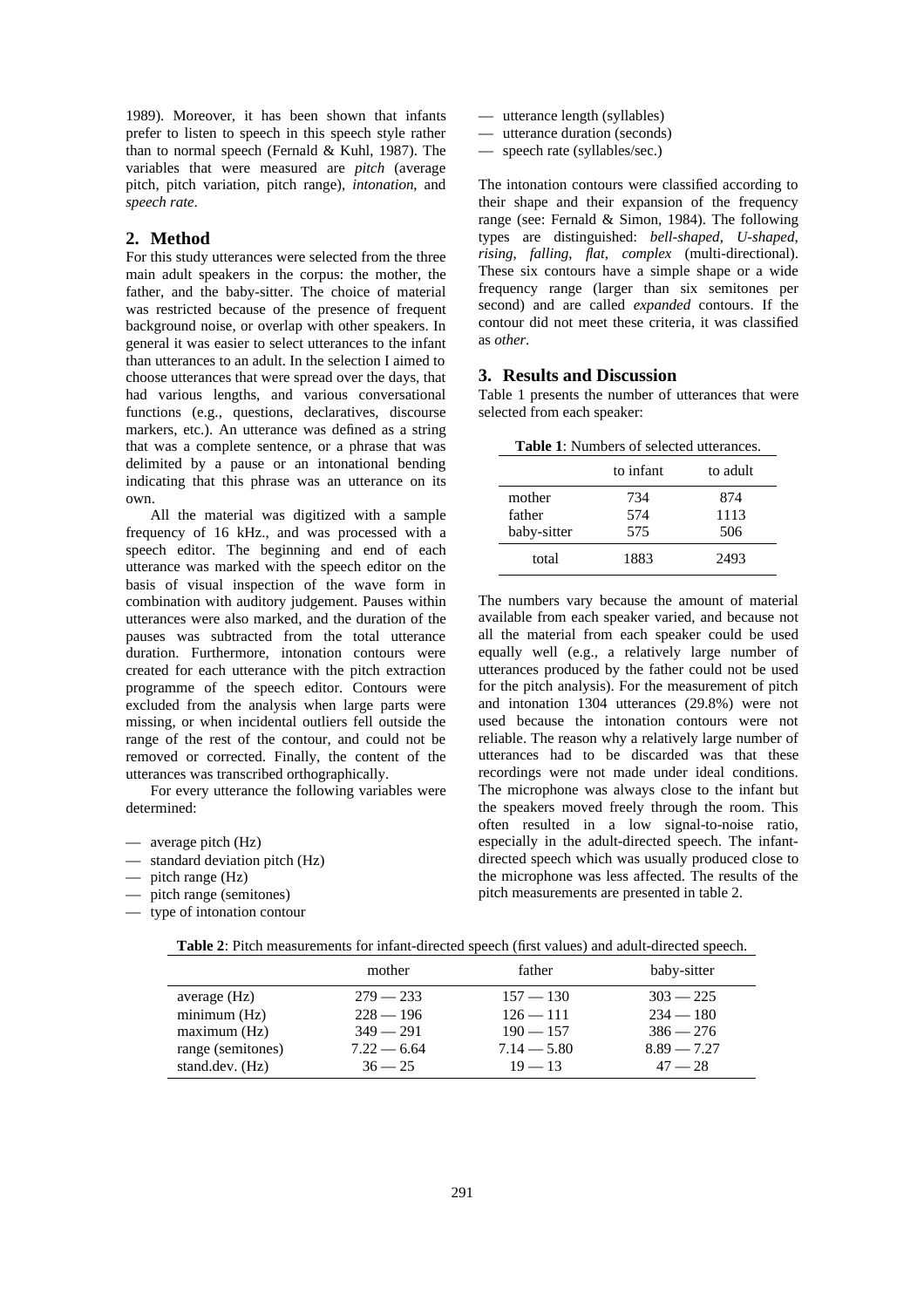|             | mother        | father        | baby-sitter   |  |
|-------------|---------------|---------------|---------------|--|
| rising      | $19.0 - 10.0$ | $24.5 - 20.9$ | $24.3 - 11.1$ |  |
| falling     | $10.6 - 18.9$ | $10.3 - 20.7$ | $13.5 - 12.5$ |  |
| bell-shaped | $11.6 - 3.1$  | $13.1 - 0.2$  | $8.7 - 5.8$   |  |
| U-shaped    | $0.8 - 2.2$   | $0.4 - 0.7$   | $3.5 - 1.5$   |  |
| level       | $3.2 - 0.0$   | $3.5 - 0.0$   | $10.4 - 0.0$  |  |
| complex     | $29.4 - 22.4$ | $27.7 - 23.1$ | $12.2 - 19.8$ |  |
| other       | $25.4 - 43.4$ | $20.6 - 34.3$ | $27.4 - 49.3$ |  |

**Table 3:** Percentages of occurrence of contour types in infant-directed speech (first values) and adult-directed speech.

It can be seen from the table that across the speakers, the infant-directed speech has higher average pitch, higher minimum and maximum pitch values, wider range and higher standard deviation. These findings are in line with previously reported findings in other languages, such as English, Japanese, German, French, Chinese (e.g., Fernald et al., 1989; Grieser & Kuhl, 1988).

Table 3 shows the distribution of the contour types in the utterances that were also used for the pitch measurements. The percentages of expanded contours (the sum of the first six types) are higher in infant-directed speech than in adult-directed speech. The differences are not as clear as in Fernald & Simon's (1984) study. They found a very low percentage of expanded contours in adult-directed speech and therefore concluded that these expanded contours are typical of infant-directed speech. The reason why in this study I found a relatively large number of expanded contours in adult-directed speech is that the choice of material was restricted to relatively short utterances. For that reason, many of the adult-directed utterances did meet the sixsemitones-per-second criterion, and could not be classified as *other*. Most of the selected utterances could be used for

the temporal measurements. A total of 204 utterances (4.7%) were discarded because the exact number of syllables could not be determined. The average duration (total duration minus pause duration) of the infant-directed utterances was 1.01 sec., and the average duration of the adult-directed utterances was 0.89 sec. The average length of the infant-directed utterances was 3.32 syllables, and the average length of the adult-directed utterances was 5.64 syllables. Previous studies have also reported relatively short utterances in infant-directed speech (e.g., Phillips, 1973).

However, the difference in duration seems to be relatively small compared to the difference in length, which suggests that the adult-directed speech was produced with a higher speech rate. The measurements of speech rate are shown in table 4. The values are broken down by utterance length since shorter utterances tend to have a slower speech rate. As can be seen from the table the utterances to the infant are produced at a slower rate than the utterances to the adults. The values are similar to those reported by Fernald & Simon (1984), who found an average speech rate of 4.2 syllables per second in infant-directed speech, and 5.8 syllables per second in adult-directed speech.

| Imain-differed speech (first values) and addit-differed speech. |               |               |               |  |
|-----------------------------------------------------------------|---------------|---------------|---------------|--|
|                                                                 | mother        | father        | baby-sitter   |  |
|                                                                 | $2.44 - 3.33$ | $2.88 - 4.25$ | $2.07 - 3.00$ |  |
| 2                                                               | $3.40 - 4.58$ | $3.83 - 5.83$ | $2.66 - 3.95$ |  |
| 3                                                               | $3.88 - 5.47$ | $4.19 - 5.46$ | $2.88 - 3.89$ |  |
| $\overline{4}$                                                  | $4.45 - 5.66$ | $5.00 - 5.82$ | $3.56 - 4.22$ |  |
| 5                                                               | $4.84 - 6.15$ | $5.44 - 6.30$ | $3.78 - 4.76$ |  |
| 6                                                               | $5.06 - 6.56$ | $5.07 - 6.69$ | $4.33 - 5.15$ |  |
| 7 or more                                                       | $5.76 - 6.48$ | $6.56 - 6.98$ | $4.71 - 6.02$ |  |
| average                                                         | $3.81 - 5.27$ | $4.10 - 5.72$ | $3.16 - 4.64$ |  |

**Table 4**: Speech rate broken down by utterance length (syllables) of infant-directed speech (first values) and adult-directed speech.